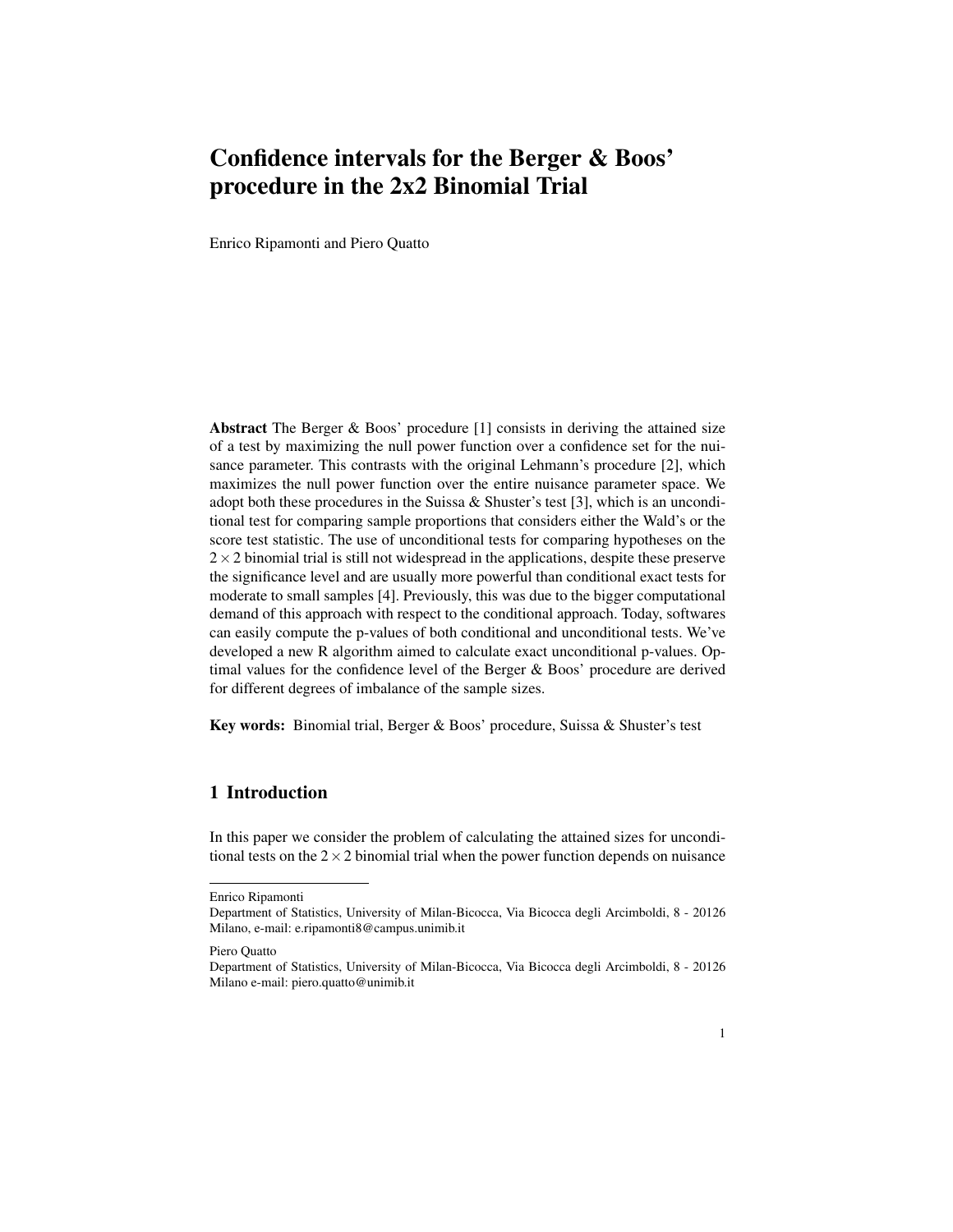parameters. Unconditional methods for testing statistical hypotheses represent an appropriate approach for, at least, three reasons. First, the unconditional approach allows a researcher to handle data in a pertinent way when only the marginal rows are fixed by design. Second, as claimed by [3], the use of the unconditional approach permits a more natural and intuitive interpretation of the results (also for the non statisticians) than the conditional approach. Third, the unconditional tests generally lead to achieve more power than the conditional tests [4].

In the case of the  $2 \times 2$  binomial trial, the main problem of the unconditional approach is that the power function depends on a nuisance parameter (*p*, the common success probability under the null hypothesis), which has to be eliminated in order to calculate the attained sizes. Curiously, even if from a historical point of view several approaches to solve the elimination problem have been proposed, normally only the method put forth in [2] is used in the applications:

$$
sup_{0\leq p\leq 1}P(Z(X,Y)\geq Z(x,y))
$$
  
=sup<sub>0\leq p\leq 1</sub>
$$
\sum_{(a,b)\in R(x,y)}Bi(a;m,p)Bi(b;n,p)
$$

where Z is the test statistic, *Bi* is the probability function of the Binomial random variable,  $R(x, y) = \{(a, b) : (a, b) \in \mathcal{X} \text{ and } Z(a, b) \geq Z(x, y)\}\.$  This approach eliminates the dependence upon the nuisance parameter by maximizing the null power function over the *entire* nuisance parameter space. In this way, *valid* p-values [1] can be calculated.

Nevertheless, it has been shown by [1] that the method proposed in [2] calculates the attained sizes using values of the nuisance parameter which can be very unusual in the light of the observations. It might be the case that the maximum of the null power function on the nuisance parameter space is reached for values of *p* that are strictly close to 0 or to 1. Consequently, [1] proposed a new approach for the computation of the attained sizes, for which these are obtained maximizing the null power function over a confidence set (calculated at a fixed level  $(1-\gamma)$ ) for the nuisance parameter and summing up the result of this maximization with the value of γ:

$$
sup_{p\in C_{\gamma}}P(Z(X,Y)\geq Z(x,y);p)+\gamma
$$

where  $C_\gamma$  is a 100(1 –  $\gamma$ ) per cent confidence interval for *p*. It can be demonstrated that the p-values calculated with this restricted maximization procedure are *valid* [1]. Moreover, it is shown by several examples [1] that these attained sizes are improved (in the sense of less conservatorism) with respect to those calculated with the original unrestricted maximization procedure.

Several authors have compared the degree of conservatorism and the power achieved by both conditional and unconditional tests calculated with different methods. Nevertheless, as recently stated in [4], no research has been yet conducted on the use of different confidence levels. In [1], it is suggested to fix  $\gamma$  at 0.001 whereas [4] claim that in the applications most authors fix  $\gamma$  at either 0.001 or 0.0001 (with the relevant exception of the popular software StatXact 8, which sets 0.000001 as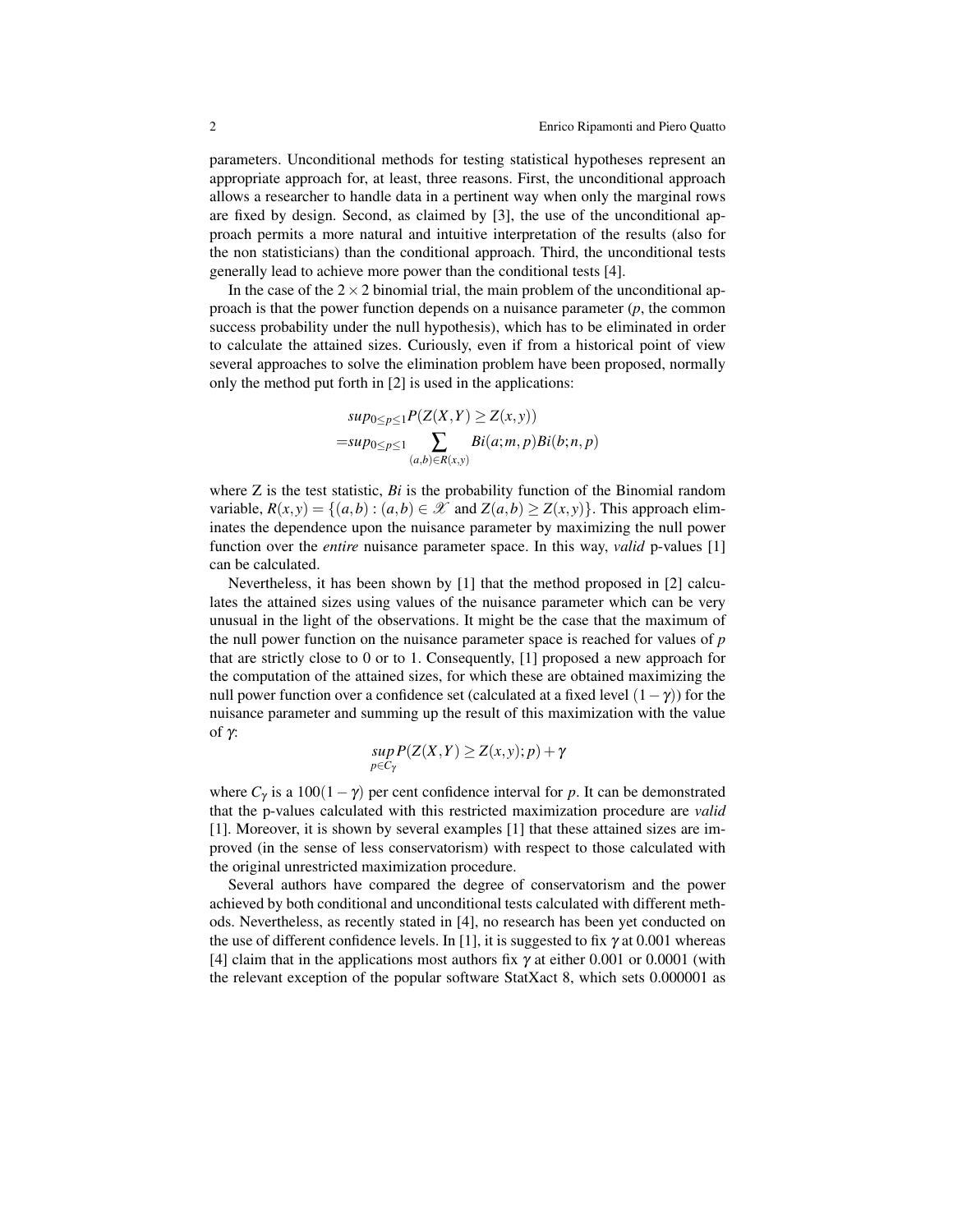default value). All these proposals appear as cryptic suggestions, since no investigation has been so far conducted in order to find optimal values of  $\gamma$ .

We propose a new R algorithm aimed to calculate the attained sizes and the power of the original Suissa & Shuster's test for both balanced and imbalanced sample sizes. We've considered both the unpooled  $Z$  test, which is directly treated in [3], and the pooled Z test, which has been found to achieve higher levels of power than the unpooled test [5].

## 2 A Monte Carlo Study

The original Fortran algorithm used in [3] is a complicated two-steps procedure involving: i) an analytical calculation on the derivative of a null power function; ii) a numerical routine aimed to produce a least upper bound on the null power function.

We've implemented an R algorithm in order to directly calculate both the attained sizes and the power of the test using either the unpooled or the pooled Z statistics in the case of both balanced and imbalanced sample sizes. This code has been used for the computation of the attained sizes of the test for the relevant cases of  $\alpha =$ 0.05,0.025,0.01. These sizes have been calculated using both the unrestricted [2]'s procedure and the restricted [1]'s procedure, fixing the confidence level at 0.001, 0.0001, 0.00001. Asymptotic confidence sets for the nuisance parameter have been computed, using Monte Carlo simulations from binomial random variables with different success probability parameters (P=0.10; 0.25; 0.50; 0.75; 0.90).

In [3] it is reported that, using the [2]'s maximization procedure, the unpooled and the pooled Z tests are equivalent in the case of balanced sample sizes and we've replicated this result using the new R algorithm. In the case of imbalanced sample sizes we've found that the pooled Z test is less conservative than the unpooled Z test. Furthermore, generally the pooled Z test achieves more power than the unpooled Z test. This result has also been reported by previous works (e.g. [5]), but we've studied more cases, varying the degree of imbalance of the two sample sizes. Nevertheless, the pooled Z test is not uniformly more powerful than the unpooled Z test, since when the imbalance is slight (e.g.  $n_1 = 10, n_2 = 20$ ) the former proves to be less powerful than the latter.

With respect to the unpooled Z test, using the [1]'s procedure in order to calculate the attained sizes leads to less conservative tests, especially when the probability parameter in the population on which is calculated the confidence set is not extreme  $(P = 0.25; 0.50; 0.75)$ . Moreover, we've found that, in terms of conservatorism, it is not useful to calculate an interval at a larger confidence level (i.e.  $\gamma = 0.00001$ ), but the best performances are obtained when  $\gamma = 0.001$  or  $\gamma = 0.0001$ .

With respect to the pooled  $Z$  test, the use of the  $[1]$ 's procedure to calculate the attained sizes leads to less conservative tests when the probability parameter in the population is not extreme ( $P = 0.25; 0.50; 0.75$ ). On the contrary, when  $P = 0.10$  or  $P = 0.90$ , the use of the classic [2]'s procedure is more appropriate. As far as the